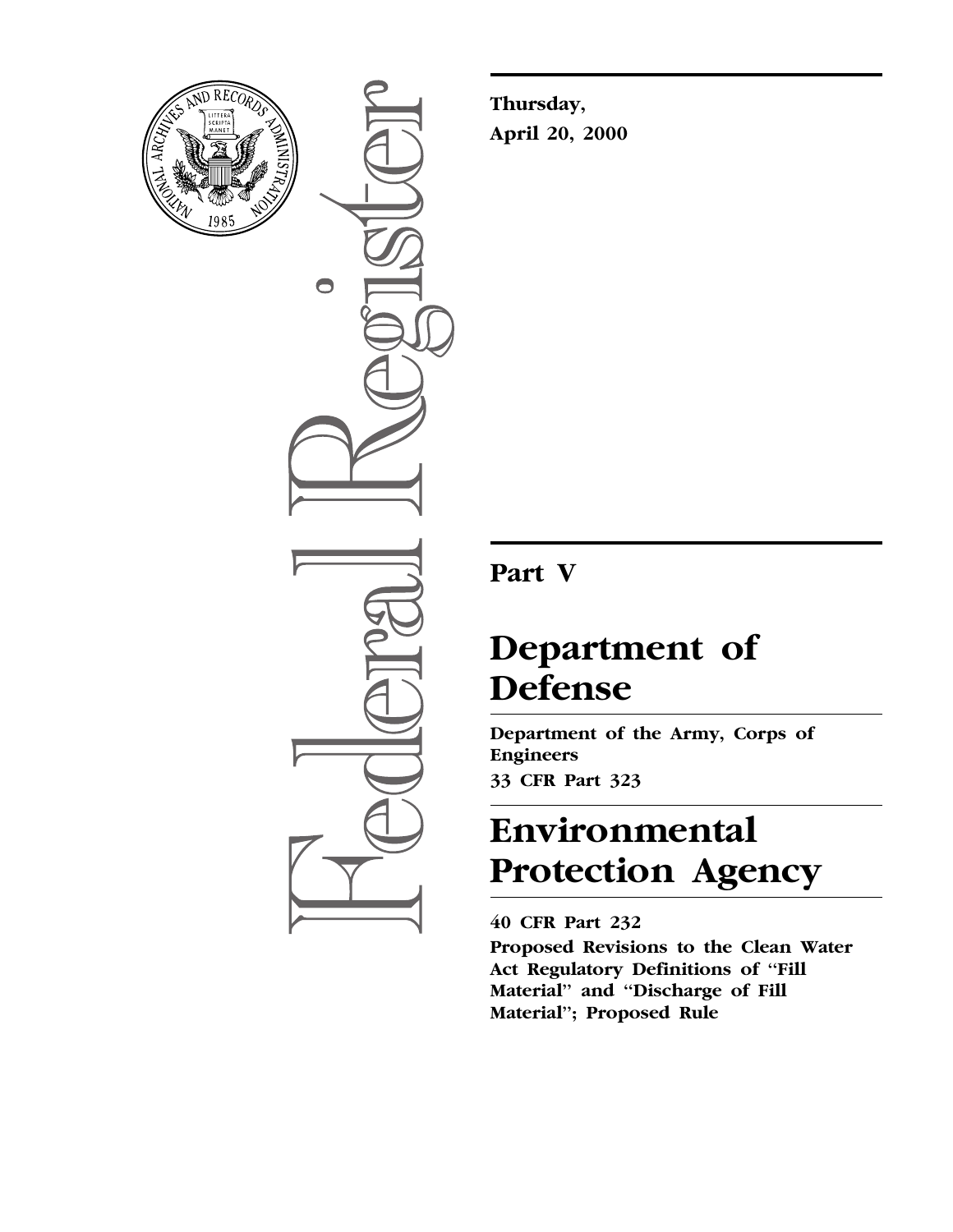# **DEPARTMENT OF DEFENSE**

**Department of the Army, Corps of Engineers**

#### **33 CFR Part 323**

# **ENVIRONMENTAL PROTECTION AGENCY**

# **40 CFR Part 232**

**[FRL–6582–8]**

# **Proposed Revisions to the Clean Water Act Regulatory Definitions of ''Fill Material'' and ''Discharge of Fill Material''**

**AGENCIES:** U.S. Army Corps of Engineers, Department of the Army, DOD; and Environmental Protection Agency.

# **ACTION:** Proposed rule.

**SUMMARY:** The Department of the Army (Army) and the Environmental Protection Agency (EPA) today are jointly proposing to revise their Clean Water Act (CWA) regulations defining the term ''fill material.'' At present, the Army and EPA definitions of ''fill material'' differ from each other, and this has resulted in regulatory uncertainty and confusion. The existing Army definition defines ''fill material'' as any material used for the primary purpose of replacing an aquatic area with dry land or of changing the bottom elevation of a water body, and specifically excludes from that definition any material discharged into the water primarily to dispose of waste, as that activity is regulated under section 402 of the Clean Water Act. The existing EPA definition defines ''fill material'' as any pollutant which replaces a portion of the waters of the U.S. with dry land or which changes the bottom elevation of such waters, regardless of the purpose of the discharge. Today's proposal would amend both the Army and EPA definitions of ''fill material'' to provide a single definition of that term, and thus ensure proper, consistent, and more effective regulation under the CWA of materials that have the effect of

replacing any portion of a water of the U.S. States with dry land or of changing the bottom elevation of any portion of a water of the U.S. Today's proposal also would make a change to the definition of the term ''discharge of fill material'' in order to provide further clarification of this issue.

**DATES:** Written comments must be submitted by June 19, 2000.

**ADDRESSES:** Send written comments on the proposed rule to the Office of the Chief of Engineers, ATTN CECW–OR, 20 Massachusetts Avenue, Washington, DC 20314–1000.

We request that commenters submit any references cited in their comments. We also request that commenters submit an original and 2 copies of their written comments and enclosures. Commenters that want receipt of their comments acknowledged should include a selfaddressed, stamped envelope. All written comments must be postmarked or delivered by hand. No facsimiles (faxes) will be accepted.

A copy of the supporting documents for this proposed rule is available for review in Room 6225 at the U.S. Army Corps of Engineers' Pulaski Building, located at 20 Massachusetts Avenue, Washington, DC 20314–1000. For access to docket materials, call (202) 761–0199 between 9 a.m. and 3:30 p.m. for an appointment. Comments received on the proposed rule will also be available for examination in Corps District or Division offices.

# **FOR FURTHER INFORMATION CONTACT:** For information on the proposed rule, contact either Mr. Thaddeus Rugiel, U.S. Army Corps of Engineers, ATTN CECW–OR, 20 Massachusetts Avenue, Washington, DC 20314–1000, phone: (202) 761—0199, e-mail: Thaddeus. J.Rugiel@ HQ02.USACE.ARMY.MIL, or Mr. John Lishman, U.S. Environmental Protection Agency, Office of Wetlands, Oceans and Watersheds (4502F), Ariel Rios Building, 1200 Pennsylvania Avenue NW, Washington, DC 20460, phone: (202) 260–9180, e-mail: lishman.john@ epa.gov.

# **I. Background**

# *A. Plain Language*

In compliance with President Clinton's June 1, 1998, Executive Memorandum on Plain Language in government writing, this preamble is written using plain language. Thus, the use of ''we'' in this action refers to EPA and the U.S. Army Corps of Engineers (Corps), and the use of ''you'' refers to the reader.

#### *B. Potentially Regulated Entities*

Persons or entities that discharge material to waters of the U.S. that has the effect of replacing any portion of a water of the U.S. with dry land or changing the bottom elevation of any portion of a water of the U.S. could be regulated by today's proposed rule. The CWA generally prohibits the discharge of pollutants into waters of the U.S. without a permit issued by EPA or a State approved by EPA under section 402 of the Act, or, in the case of dredged or fill material, by the Corps or an approved State under section 404 of the Act. Today's proposal addresses the CWA section 404 program's definitions of ''fill material'' and ''discharge of fill material,'' which are important for determining whether a particular discharge is subject to regulation under CWA section 404. In developing today's proposal to reconcile the agencies differing definitions, we have carefully considered our current regulatory practice and the terms of a 1986 Memorandum of Agreement Between the Assistant Administrators for External Affairs and Water, U.S. Environmental Protection Agency, and the Assistant Secretary of the Army for Civil Works Concerning Regulation of Discharges of Solid Waste Under the Clean Water Act (''1986 Solid Waste MOA''). The 1986 Solid Waste MOA sets out a number of factors to help determine whether material is subject to the CWA under section 404 or 402. Today's proposal does not alter current practice, but rather is intended to clarify what constitutes ''fill material'' subject to CWA section 404. Examples of entities potentially regulated include:

#### **SUPPLEMENTARY INFORMATION:**

| Category                                         | Examples of potentially affected entities                                                                                                                                                                                  |
|--------------------------------------------------|----------------------------------------------------------------------------------------------------------------------------------------------------------------------------------------------------------------------------|
| State/Tribal governments or instrumentalities    | State/Tribal agencies or instrumentalities that discharge material that has the effect of re-<br>placing any portion of a water of the U.S. with dry land or changing the bottom elevation<br>of a water of the U.S.       |
| Local governments or instrumentalities           | Local governments or instrumentalities that discharge material that has the effect of replac-<br>ing any portion of a water of the U.S. with dry land or changing the bottom elevation of a<br>water of the U.S.           |
| Federal government agencies or instrumentalities | Federal government agencies or instrumentalities that discharge material that has the effect<br>of replacing any portion of a water of the U.S. with dry land or changing the bottom ele-<br>vation of a water of the U.S. |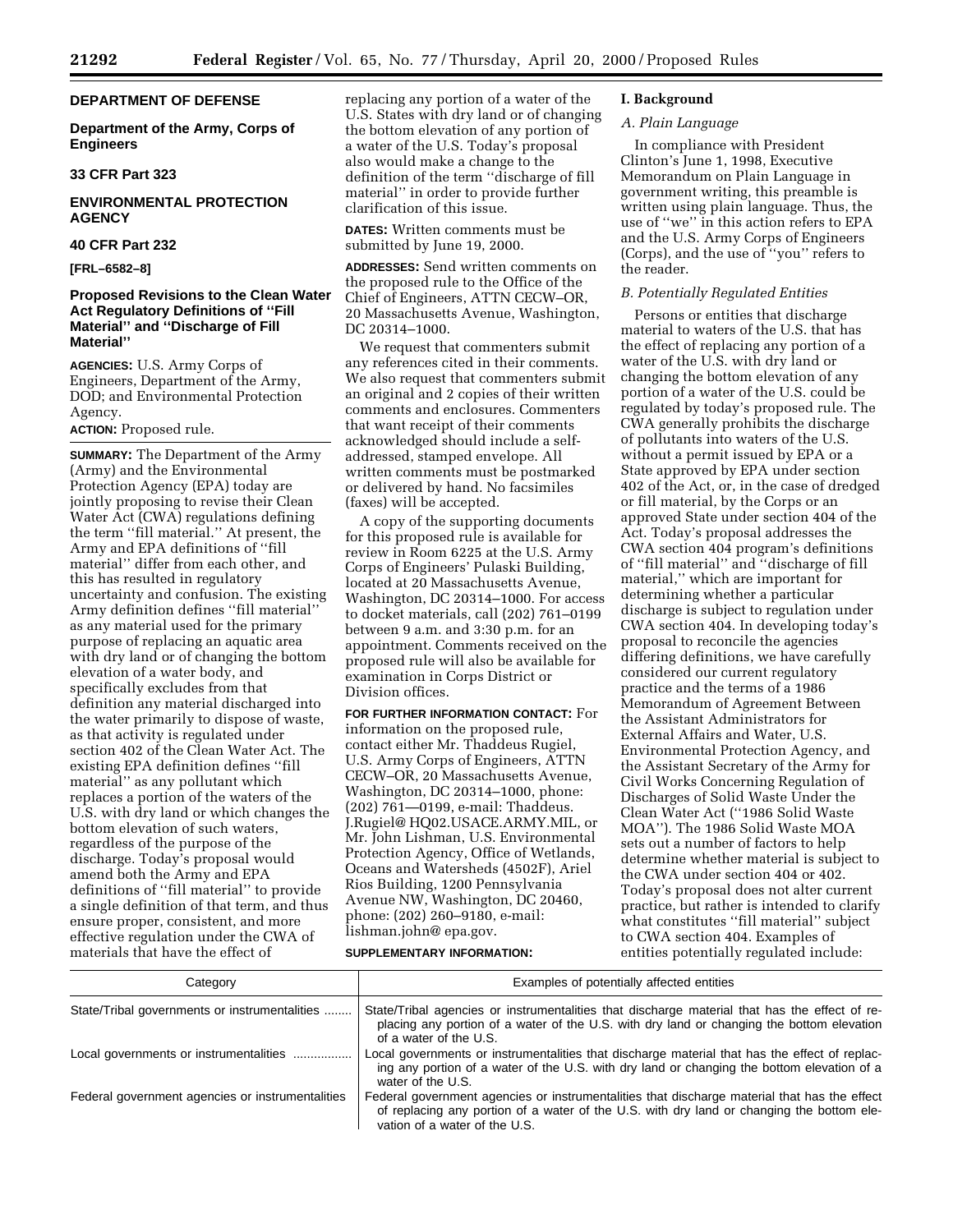| Category                                         | Examples of potentially affected entities                                                                                                                                                                                |
|--------------------------------------------------|--------------------------------------------------------------------------------------------------------------------------------------------------------------------------------------------------------------------------|
| Industrial, commercial, or agricultural entities | Industrial, commercial, or agricultural entities that discharge material that has the effect of<br>replacing any portion of a water of the U.S. with dry land or changing the bottom elevation<br>of a water of the U.S. |
|                                                  | Land developers and landowners that discharge material that has the effect of replacing any<br>portion of a water of the U.S. with dry land or changing the bottom elevation of a water of<br>the U.S.                   |

This table is not intended to be exhaustive, but rather provides a guide for readers regarding entities that are likely to be regulated by this action. This table lists the types of entities that we are now aware of that could potentially be regulated by this action. Other types of entities not listed in the table could also be regulated. To determine whether your organization or its activities are regulated by this action, you should carefully examine the applicability criteria in § 230.2 of Title 40 of the Code of Federal Regulations, as well as the preamble discussion in section II of today's proposal. If you have questions regarding the applicability of this action to a particular entity, consult the persons listed in the preceding **FOR FURTHER INFORMATION CONTACT** section.

#### *C. Overview of Clean Water Act*

The CWA is the primary federal statute addressing the discharge of pollutants to waters of the U.S. Section 301(a) of the CWA generally prohibits such discharges except as may be authorized by a permit issued under the Act. Two different permitting regimes are created by the Act: (1) section 404 permits, primarily administered by the Corps, addressing the discharge of dredged or fill material, and (2) section 402 permits (commonly referred to as National Pollutant Discharge Elimination System, or ''NPDES'' permits), administered by EPA and the States, which address the discharge of all other pollutants. The CWA defines the term ''pollutant'' to include materials such as rock, sand, and cellar dirt that often serve as ''fill material.'' The CWA, however, does not define the term ''fill material,'' leaving it to the agencies to adopt a definition consistent with the statutory language and scheme. Providing a clear and consistent definition for the term ''fill material'' under the CWA is important in determining whether a proposed discharge of a pollutant is subject to regulation under section 404 or section 402.

In keeping with the fundamental difference in the nature and effect of the discharge that each program was intended by Congress to address, sections 404 and 402 employ different

approaches to regulating the discharges to which they apply. The section 402 program is focused on (although not limited to) discharges such as wastewater discharges from industrial operations and sewage treatment plants, stormwater and the like. See, e.g., CWA sections 304 (b) and (d) and  $402(p)$ . Pollutant discharges are controlled under the section 402 program principally through the imposition of effluent limitations, which are restrictions on the ''quantities, rates, and concentrations of chemical, physical, biological and other constituents which are discharged from point sources into navigable waters'' (CWA section 502(11)). Section 402 permits must include effluent limitations that reflect treatment with available pollution control technology, and any more stringent limitations necessary to meet water quality standards for the receiving water (CWA section 301(b)). There are no statutory or regulatory provisions under the section 402 program designed to address discharges that convert waters of the U.S. to dry land. Moreover, the section 402 permitting process does not require an evaluation of alternatives to a proposed discharge or mitigation for unavoidable impacts.

The section 404 permitting program differs from the section 402 program in several fundamental respects. First, section 404 focuses exclusively on two materials: dredged material and fill material. The term ''fill material'' clearly contemplates material that fills in a water body, and thereby converts it to dry land or changes the bottom elevation. Fill material differs fundamentally from the types of pollutants covered by section 402 because the principal environmental concern is the loss of a portion of the water body itself. For this reason, the section 404 permitting process focuses on different considerations than the section 402 permitting program. Section 404(b) of the CWA directs the Corps to apply Guidelines promulgated under section 404(b)(1) of the CWA, which in turn must be based on criteria comparable to the criteria contained in section 403(c) of the CWA. Among other things, those criteria expressly require consideration of ''other possible

locations and methods of disposal'' and ''land-based alternatives.''

The section 404(b)(1) Guidelines do provide for consideration of the effects of chemical contaminants on water quality in a number of ways, specifically requiring compliance with applicable State water quality standards (40 CFR 230.10(b)(1)), toxic effluent limits or standards established under CWA section 307 (40 CFR 230.10(b)(2)), and appropriate use of chemical and biological testing to evaluate contaminant effects (40 CFR 230.11(d) and (e); 230.60). However, because section 404 was intended by Congress to provide a vehicle for regulating materials whose effects include the physical conversion of waters to nonwaters or other physical alterations of aquatic habitat, the section 404(b)(1) Guidelines go beyond such a water quality based approach to require numerous additional considerations before a section 404 permit may be issued. These include careful consideration of the effects of the discharge on the aquatic ecosystem as a whole, as well as evaluation of alternatives to the discharge and measures to minimize and compensate for unavoidable adverse effects.

Under the section 404(b)(1) Guidelines, discharges having significant adverse effects on aquatic ecosystems are not allowable (40 CFR 230.10(c) (2) and (3)). As a result, the Guidelines require evaluation of the effects of discharges on the aquatic ecosystem (40 CFR 230.11(e)), including cumulative impacts and secondary effects (40 CFR 230.11(g) and (h)). The Guidelines also set forth specific provisions for considering impacts on the aquatic ecosystem, including effects on aquatic organisms in the food web and other wildlife (40 CFR part 230, subpart D). In addition, the Guidelines do not allow discharges that would have significant adverse effects on human health, recreation, aesthetic, and economic values (40 CFR 230.10(c) (1) and (4)). The Guidelines set forth specific provisions for considering such impacts (40 CFR part 230, subpart F).

In addition to providing for careful assessment of the overall effects of the discharge on aquatic ecosystems and other amenities, the Guidelines do not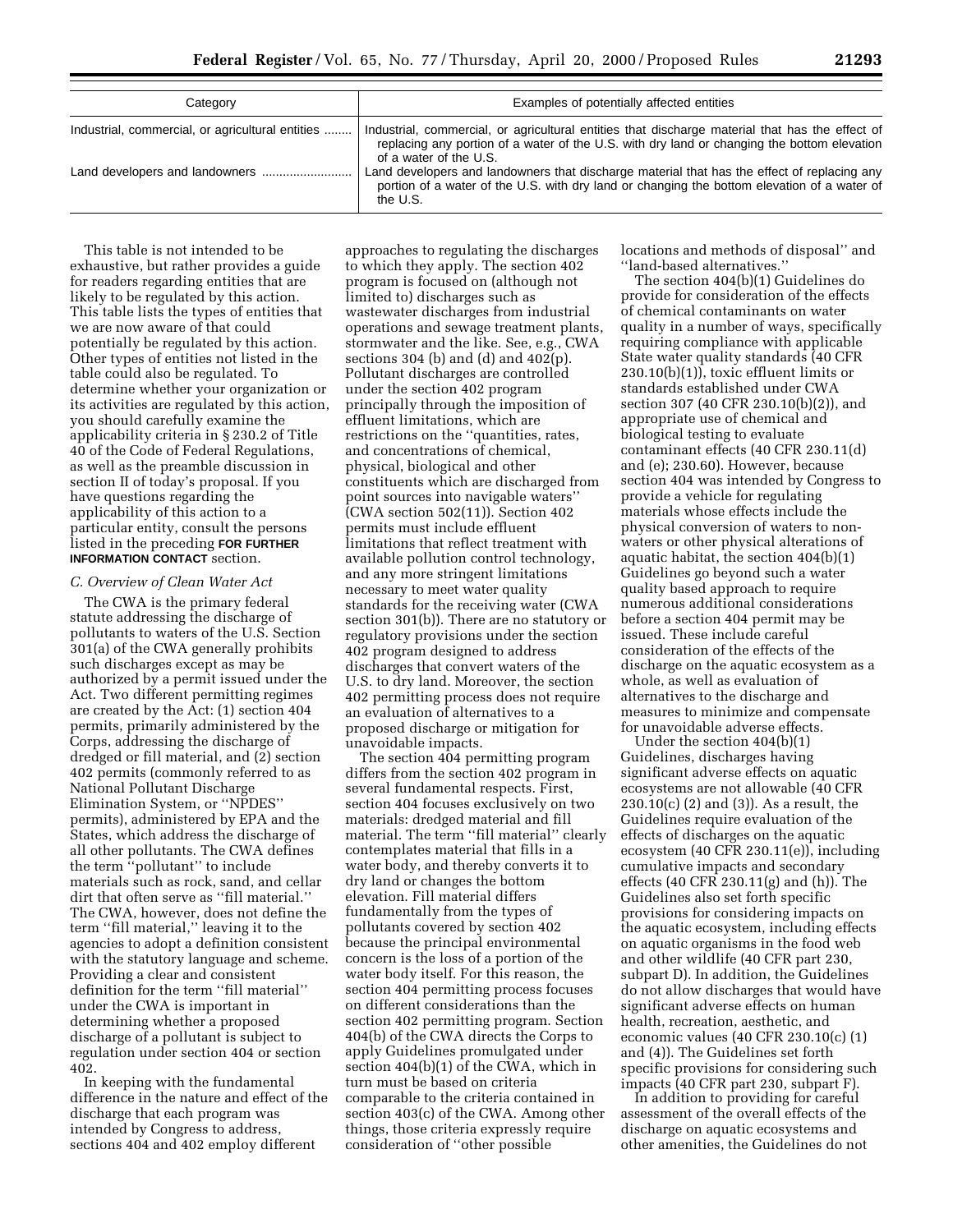allow a discharge if there are practicable alternatives with less adverse effects on the aquatic ecosystem (40 CFR 230.10(a)). The Guidelines further require that if a discharge is allowed, appropriate and practicable steps must be taken to minimize potential adverse effects to the aquatic ecosystem and mitigate for unavoidable impacts (40 CFR 230.10(d)). They also identify a range of such potential measures for consideration in the permitting process (40 CFR part 230, subpart H). The Guidelines also provide for mitigation to compensate for unavoidable adverse effects. See, February 1990 Memorandum of Agreement Between the Environmental Protection Agency and the Department of the Army Concerning the Determination of Mitigation Under the Clean Water Act section 404(b)(1) Guidelines.

# *D. Discussion of the Existing Corps and EPA Definitions of Fill Material*

Prior to 1977, both the Corps and EPA had defined ''fill material'' as ''any pollutant used to create fill in the traditional sense of replacing an aquatic area with dry land or of changing the bottom elevation of a water body for any purpose. \* \* \* \* '' 40 FR 31325 (July 25, 1975); 40 FR 41291 (September 5, 1975).

In 1977, the Corps amended its definition of ''fill material'' to add a ''primary purpose test,'' and specifically excluded from that definition material that was discharged primarily to dispose of waste. 42 FR 37130 (July 19, 1977). This change was adopted by the Corps because it recognized that some discharges of solid waste materials technically fit the definition of fill material; however, the Corps believed that such waste materials should not be subject to regulation under the CWA section 404 program. Specifically, the Corps' definition of ''fill material,'' unchanged since 1977, currently reads as follows:

(e) The term ''fill material'' means any material used *for the primary purpose* of replacing an aquatic area with dry land or of changing the bottom elevation of an [sic] water body. The term does not include any pollutant discharged into the water primarily to dispose of waste, *as that activity is regulated under section 402 of the Clean Water Act.*'' 33 CFR 323.2(e) (emphasis added).

EPA did not amend its regulations to adopt a ''primary purpose test'' similar to that used by the Corps. Instead, the EPA regulations at 40 CFR 232.2 currently define ''fill material'' as ''any 'pollutant' which replaces portions of the 'waters of the United States'' with dry land or which changes the bottom elevation of a water body *for any*

*purpose*'' (emphasis added). EPA's definition focuses on the effect of the material, rather than allowing the purpose of the discharge to affect whether it would be regulated by section 404 or section 402.

#### *E. Problems and Issues With the Existing Definitions*

These differing definitions of the term ''fill material'' have resulted in inconsistencies which impede the fair and effective implementation of the CWA in a number of ways. For example, in the case of the Corps definition, use of a ''primary purpose test'' appears to require the Corps to make a subjective determination about the primary purpose of a prospective discharge. This subjective determination becomes even more problematic to make where the proposed discharge has multiple purposes. The ''primary purpose test'' also allows any prospective discharger or project proponent to seek to affect which regulatory regime would apply by simply asserting a purported purpose. This definition also lends itself to the possible exclusion of materials that are most commonly used for the very purpose of raising the elevation of an area (i.e., of filling a water of the U.S.) if the materials are a waste product of some other activity.

The confusion caused by the ''primary purpose test'' has also engendered extensive litigation. We are concerned that if the inconsistencies and ambiguities in the regulatory definitions of ''fill material'' are not corrected, further litigation would arise and future court decisions could reduce the ability of the CWA section 404 program to protect the quality of the aquatic environment, and the overall public interest.

The court decision that most clearly illustrates the serious problems caused by the ''primary purpose test'' is the Ninth Circuit Court of Appeals decision in *Resource Investments Incorporated* v. *U.S. Army Corps of Engineers,* 151 F.3d 1162 (9th Cir. 1998) (the RII case). This case involved a CWA section 404 permit application for a solid waste landfill proposed to be built in waters of the U.S. located in the State of Washington. The Corps' Seattle District Engineer denied the section 404 permit, on the grounds that a solid waste landfill at that location could contaminate an important ''sole source'' aquifer, and on the grounds that environmentally safer practicable alternatives were available to handle the region's solid waste. When the permit applicant sued, the District Court upheld the Corps' permit denial, but the Ninth Circuit Court of Appeals reversed, on a number of grounds.

One of the Ninth Circuit's conclusions in the RII decision was that the ''primary purpose'' test in the Corps'' definition of the term ''fill material'' meant that the Corps could not require a CWA section 404 permit for pollutants that the applicant proposed to discharge into waters of the U.S. relating to his proposed landfill. Based on the Corps' definition of fill material, the Ninth Circuit stated that no section 404 permit was needed for the solid waste that would be disposed of in the proposed landfill. Moreover, the Ninth Circuit also determined that the layers of gravel, low permeability soil, and synthetic liner that would underlie the solid waste landfill did not constitute fill material. The Court reasoned that the ''primary purpose'' of these materials (*e.g.,* soil and gravel) to be placed in the waters of the U.S. to underlie the landfill was not ''changing the bottom elevation of a water body'' or ''replacing an aquatic area with dry land.'' Rather, the court found that its primary purpose was the installation of a leak detection and collection system for that landfill. The court did not address the material that would be used to construct roads and berms that were part of the project.

The Ninth Circuit's decision in the RII case illustrates the inherent problems in the ''primary purpose'' test. In RII, the litigant was successful in excluding from regulation under the CWA section 404 traditional fill material, by alleging an alternative primary purpose. Typically fill serves some purpose other than just creating dry land or changing a water body's bottom elevation. Thus, if this approach to interpreting the Corps' ''primary purpose test'' were to be taken to its extreme conclusion, the unreasonable end result could be that almost any traditional fill material proposed to be placed in waters of the U.S. does not need a section 404 permit. Such an interpretation would be clearly contrary to the intent of Congress expressed in the plain words of CWA sections 404 and 301, which require that any ''fill material'' to be placed in any water of the U.S. must be legally authorized by a permit under CWA section 404.

These problems can be avoided by focusing on the effect of the material to be discharged rather than the purpose. For example, in the decision of the Fifth Circuit Court of Appeals in *Avoyelles Sportsmens League* v. *Marsh,* 715 F. 2d. 897 (5th Cir. 1983), the Court effectively interpreted the ''primary purpose test'' as an ''effects based'' definition of ''fill material.'' In the words of the Fifth Circuit: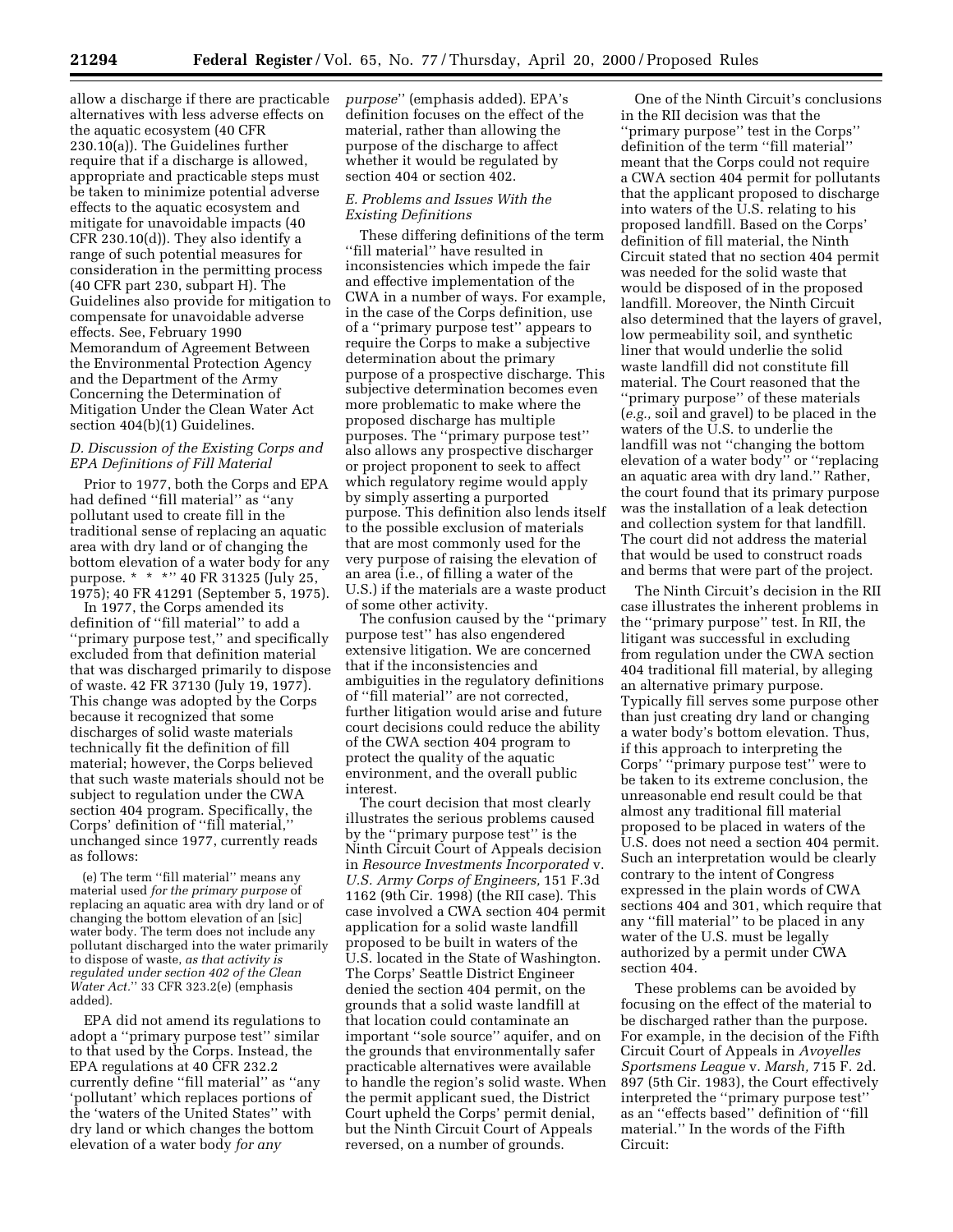\* \* \* the burying of the unburned material, as well as the discing, had the *effect* of filling in the sloughs on the tract and leveling the land. The landowners insist that any leveling was ''incidental'' to their clearing activities and therefore, the material was not deposited for the ''primary purpose'' of changing the character of the land. The district court found, however, that there had been significant leveling \* \* \* Certainly, the activities were designed to ''replace the aquatic area with dry land.'' Accordingly, we hold that the district court correctly concluded that the landowners were discharging ''fill material'' into the wetlands. (Id. At 924–925; emphasis added).

Thus, in the Avoyelles decision the Fifth Circuit essentially held that if the effect of material discharged into waters of the U.S. is fill, then that material properly is treated as fill material needing a CWA section 404 permit.

Other litigation which reflects the confusion caused by the ambiguities of the ''primary purpose test'' originated in the District Court for the Southern District of West Virginia (*Bragg* v. *Robertson,* (Civil Action No. 2:98–636, S. D. W. Va.)) and currently is the subject of an appeal to the U.S. Court of Appeals for the Fourth Circuit. The Bragg case involves the discharge of large volumes of rock, sand, and earth (*i.e.,* surface mining overburden) into waters in West Virginia as part of the process of ''mountaintop removal'' surface coal mining. The Corps has historically regulated this type of discharge, commonly known as ''valley fills,'' under CWA section 404 general and individual permits (permits under the Surface Mining Control and Reclamation Act (SMCRA) are also required). Among several claims in Bragg was the assertion that this rock and soil overburden should be regulated under CWA section 402. On December 23, 1998, a settlement agreement was reached among the federal defendants, West Virginia Department of Environmental Protection and the plaintiffs to resolve all claims against the federal defendants. Under the settlement agreement, the plaintiffs agreed not to challenge Corps' authority to regulate as ''fill material'' under CWA Section 404 various types of material (e.g., rock, sand, and earth) generated by the coal mining industry in West Virginia and placed in waters of the U.S. On June 17, 1999, the District Court approved the agreement, finding that the agreement ''accords with the law and is fair, reasonable and faithful to the objectives of SMCRA and CWA.'' 54 F.Supp.2d 653, 665 (S.D.W.Va. 1999). However, an October 1999 Memorandum Opinion and Order by the District Court addressing claims against the West Virginia Department of

Environmental Protection under SMCRA contains obiter dicta, based upon the Corps' primary purpose test, indicating that the Corps lacked authority to regulate under CWA section 404 the placement into waters of the U.S. of rock, sand, and earth overburden from coal surface mining operations, because the ''primary purpose'' of the discharge was waste disposal.

In contrast to the use of a ''primary purpose test,'' the EPA regulations currently define ''fill material'' as "\* \* \* any 'pollutant' which replaces portions of the 'waters of the United States' with dry land or which changes the bottom elevation of a water body for any purpose'' (emphasis added). This approach, which focuses on whether the material would have the effect of replacing portions of waters of the U.S. with dry land, or of changing the bottom elevation of such waters, is less ambiguous and subjective than use of a ''primary purpose test.'' However, we believe that this definition needs clarification, because, read literally, it could subject to regulation under CWA section 404 certain pollutants that have been, are being, and should be regulated by the technology and water quality based standards used in the section 402 program. For example, industrial waste or sewage may contain suspended solids which ultimately will settle to the bottom following discharge. Although this would not replace waters with dry land, this could have effects on the water body's bottom elevation. Where such pollutants are covered by proposed or final effluent limitations guidelines and standards under section 301, 304, or 306 of the CWA or the discharge is covered by a NPDES permit issued under section 402 of the CWA, the proposed rule would exclude the discharge from the definition of fill.

#### **II. Discussion of Proposed Rule**

In order to ensure a clear, effective, and consistent regulatory approach, the Corps and EPA today are proposing identical definitions of the term ''fill material.'' In particular, we believe that regardless of the purpose of a prospective discharge, the definition of ''fill material'' should cover material that has the effect of fill.

Accordingly, today's proposal would amend both the Corps' definition of ''fill material'' at 33 CFR 323.2(e) and the EPA's definition at 40 CFR 232.2 to provide that ''fill material'' means material that has the effect of replacing any portion of a water of the U.S. with dry land, or changing the bottom elevation of any portion of a water of the U.S. At the same time, it would specifically exclude from the definition

of fill material discharges subject to EPA proposed or promulgated effluent limitation guidelines and standards under CWA sections 301, 304, and 306, or discharges covered by a NPDES permit issued under CWA section 402.

In the revised definition of ''fill material'' we have included examples of certain types of material that often constitute fill. We wish to emphasize that these are illustrative clarifying examples and are not intended to be an exhaustive list. As today's rule formally adopts the effects test, it also is important that we clarify our intent with respect to certain materials not specifically listed within the definition. The materials include wood chips, coal mining overburden, certain forms of solid waste, and material used to construct solid waste landfills.

With respect to "wood chips," when this material is scattered as a result of the normal use of wood cutting equipment such as chainsaws, bush hogs, and similar equipment, the wood chips would not have the effect of fill, and thus would not be covered by CWA section 404 under today's proposal. However, some operators of heavy mechanized equipment place or stockpile wood chips in wetlands to use as temporary road material, equipment pads, or surfacing to facilitate operation of equipment such as trucks, backhoes, and excavation equipment. In addition, in some cases the regular operation of chipping equipment can result in stockpiling or mounding of chips in waters of the U.S. In situations such as these, because of their quantity or distribution, the woodchips have the effect of fill and would be subject to regulation under CWA section 404.

With regard to proposed discharges of coal mining overburden, we believe that the placement of such material into waters of the U.S. has the effect of fill and therefore, should be regulated under CWA section 404. This approach is consistent with existing practice and the existing EPA definition of the term ''fill material.'' In Appalachia in particular, such discharges typically result in the placement of rock and other material in the heads of valleys, with a sedimentation pond located downstream of this ''valley fill.'' This has required authorization under CWA section 404 for the discharges of fill material into waters of the U.S., including the overburden and coal refuse, as well as the berms, or dams, associated with the sedimentation ponds. The effect of these discharges is to replace portions of a water body with dry land. Therefore, today's proposal makes clear that such material is to be regulated under CWA section 404. Also,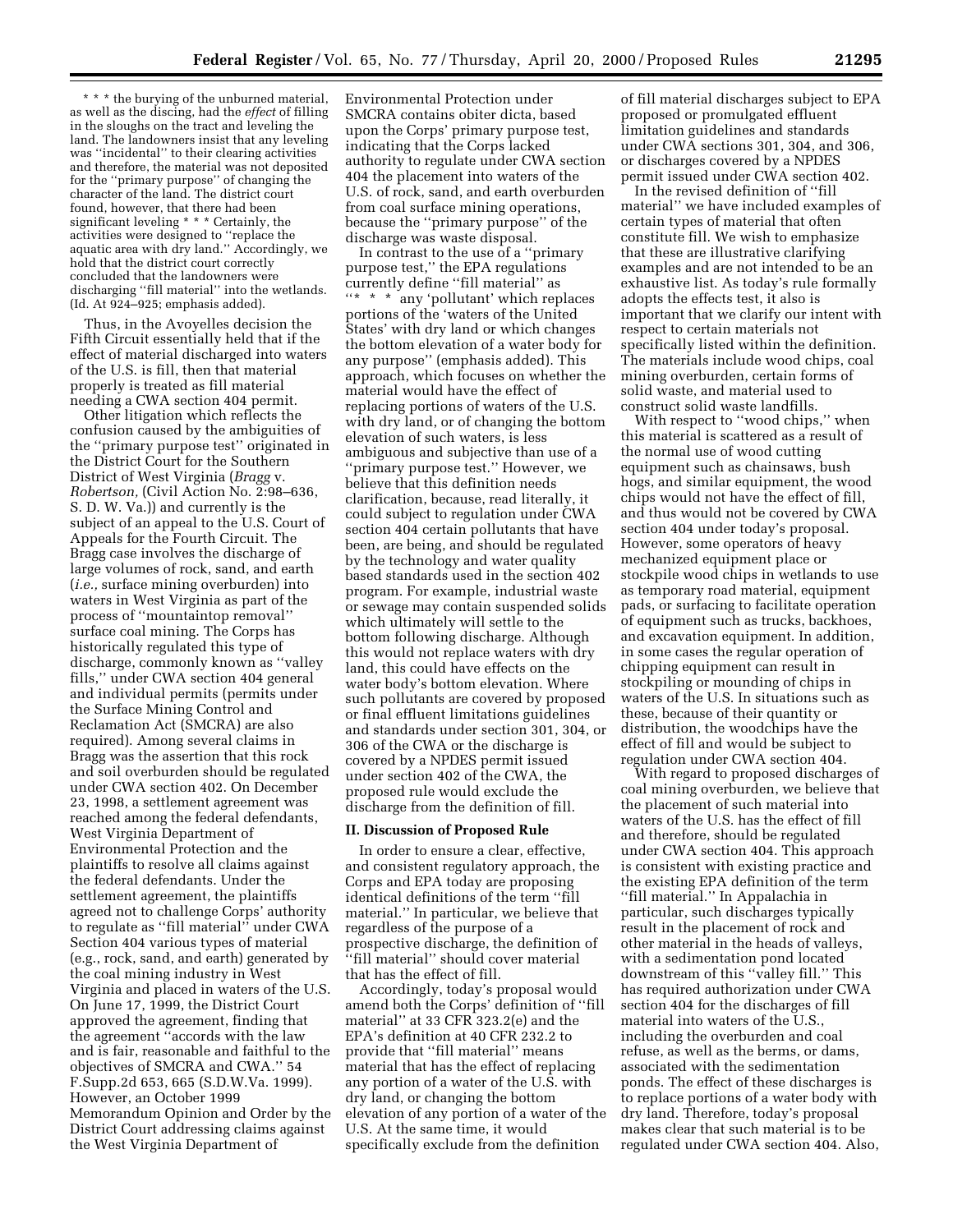today's proposal recognizes that discharges from coal mining activities that are covered by a proposed or final EPA effluent guideline (See e.g., 40 CFR part 434) are not fill material and would remain subject to regulation under CWA section 402. Thus, the effluent discharged into waters of the U.S. from sedimentation ponds currently is regulated under CWA section 402, and would continue to be so regulated under today's proposal. This result would also be true for other types of activities that involve various discharges, some of which are subject to regulation under CWA section 404 and others of which are subject to regulation under section 402.

In proposing today's rule, it is the intent of the Corps and EPA to ensure that all activities involving discharge of pollutants into the waters of the U.S. associated with coal mining be regulated effectively to ensure protection of the aquatic environment. Consistent with the terms of the 1998 Bragg settlement agreement a Memorandum of Understanding (MOU) to coordinate coal mining permit evaluations in the state was entered into by the Office of Surface Mining, the Fish and Wildlife Service, EPA, the Corps, and the State of West Virginia. Completed in April 1999, the MOU describes those discharges that the agencies believe generally should have only a minimal effect on waters of the U.S. and thus could be eligible for general permit authorization by the Corps. Prior to that MOU, agency practice had allowed the authorization of some discharges that probably should have received individual permit review. In addition, the MOU initiated coordination procedures between CWA and Surface Mining Control and Reclamation Act permit reviews that also has resulted in the development of technical models for minimizing the size of proposed coal discharges. The settlement agreement included the initiation of a comprehensive Environmental Impact Statement (EIS) as well. The EIS is scheduled to be completed in December 2000 and will assess current federal and state authorities for regulating coal mining discharges in Appalachia and what measures may be necessary to ensure protection of human health and the environment. A draft EIS will be issued this summer for public comment.

With respect to solid waste, it is important at the outset to draw a clear distinction between solid waste discharged directly into waters of the U.S. and sanitary solid waste landfills (the latter is discussed further below). Under today's proposed rule, many

forms of solid waste (including heterogeneous solid waste such as garbage) could fall within the definition of ''fill material'' if such waste were to be placed directly into waters of the U.S. This is because most forms of solid waste, if discharged into a water body, would have the effect of changing the bottom elevation of a portion of an aquatic area, or replacing a portion of the aquatic area with dry land.

Under today's proposal, the only exception would be for those discharges covered by proposed or final effluent limitation guidelines and standards under sections 301, 304, or section 306 of the CWA or an NPDES permit issued under section 402 of the CWA. Generally, under these provisions of the CWA, EPA regulates solid waste materials that are of a homogeneous nature normally resulting from a singleindustry site or set of known processes. For example, such wastes as identified in 40 CFR part 440, subpart M (placer mining), 40 CFR part 436, subpart R (phosphate mining), 40 CFR part 440, subpart E (titanium mining), 40 CFR part 436, subpart C (sand and gravel mining), 40 CFR part 423 (steam electric power generation), and 40 CFR part 435 (oil and gas extraction). We welcome comment on all aspects of today's proposal, and especially solicit comment on whether the proposal's reference to discharges ''covered by proposed or final effluent limitations guidelines and standards under sections 301, 304 or section 306 of the Clean Water Act \* \* \* or discharges covered by an NPDES permit'' fully encompasses the range of discharges properly subject to section 402 of the Act.

Notwithstanding the fact that the definition of fill could include many forms of solid waste, you should not infer from this fact that either the Corps or the EPA believes that solid waste (e.g., trash, debris, automobiles) is an appropriate or legitimate form of fill material for which CWA section 404 permits should be or will be granted. In fact, the opposite is true. As a general matter, we do not expect that CWA section 404 authorizations should be, or are likely to be, granted for proposals to discharge of fill material consisting of such solid waste into any water of the U.S.

In this regard, for many years the Corps has advised the regulated public that, as a general rule, such solid waste is not an acceptable form of fill material for which CWA section 404 permits can be issued. For example, all Corps Nationwide General Permits are subject to General Condition Number 3, which reads as follows:

3. *Suitable material.* No discharge of dredged or fill material may consist of unsuitable material (e.g., trash, debris, car bodies, etc.) and material discharged must be free from toxic pollutants in toxic amounts (see section 307 of the Clean Water Act.) (56 FR 59146, Nov. 22, 1991)

In the most recent revision of the nationwide general permit conditions, the list of ''unsuitable'' forms of fill material has been expanded to include ''asphalt.'' (See 65 FR Page 12896, March 9, 2000).

This general condition reflects the policy that the waters of the U.S. should not be polluted by discharges of solid waste, which is generally not a suitable or appropriate form of ''fill material,'' for a variety of reasons. For example, many forms of solid waste, such as heterogeneous solid waste, junked automobiles, discarded appliances, or chemically processed solid waste (e.g., heap leach piles) often contain pollutants (including toxic pollutants) that could, over time, leach into and contaminate both the surface waters and ground water. Consequently, as a general rule, members of the public should not seek CWA section 404 authorization for the discharge of such solid waste directly into the waters of the U.S., because there is no likelihood that section 404 permits would be granted.

Where there is no reasonable prospect that a Corps District Engineer would grant a section 404 permit to discharge solid waste into a water body, it would be a waste of time for both the applicant and the Corps for the Corps to have to accept and process a permit application for such a proposed discharge. Thus, the Corps is considering including in its regulation a provision that would allow the District Engineer complete discretion to refuse to process any permit application to discharge fill material that the District Engineer determines to be ''unsuitable fill material.'' This would allow Corps District offices to avoid expending limited resources processing applications for the direct discharge into waters of the U.S. of any form of solid waste where the District Engineer determines that there is no reasonable possibility for the granting of a section 404 permit.

To accomplish this purpose, the Corps could include within its regulations at 33 CFR 323.2 a definition for a new term, ''unsuitable fill material.'' That proposed new definition would read generally as follows:

The term ''unsuitable fill material'' means any material proposed to be discharged into waters of the United States that would fall under the definition of ''fill material,'' but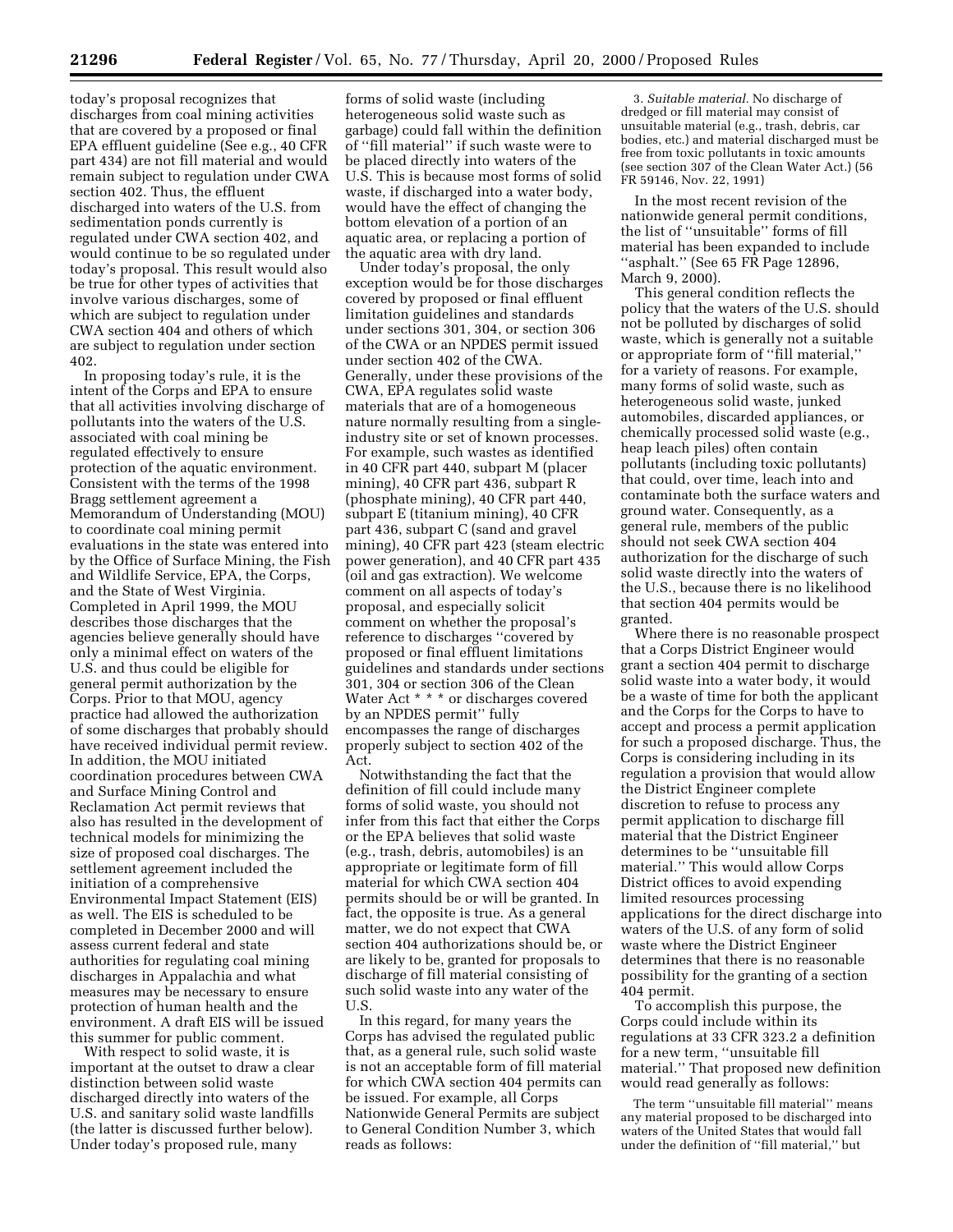which the District Engineer determines to have physical or chemical characteristics that would make the material unsuitable for a proposed discharge into waters of the United States, so that there is no reasonable possibility that a section 404 permit can be granted for the proposed discharge of that particular material. For example the District Engineer may determine that fill material is unsuitable because of the potential for the leaching of contaminants from the fill material into ground waters or surface waters, or because the proposed fill material is too light or unstable to serve reliably for its intended purpose (e.g., bank stabilization or erosion control). In most circumstances, heterogeneous solid waste, discarded appliances, and automobile or truck bodies would qualify as unsuitable fill material. In addition, material containing toxic pollutants in toxic amounts (see section 307 of the Clean Water Act) is unsuitable fill material.

The Corps recognizes the fact that special and exceptional circumstances can arise whereby material generally deemed ''unsuitable'' for direct discharge into water bodies can be authorized for discharge, with little or no risk to the environment, or even to enhance environmental values. For example, over the years the Corps has authorized the creation of a number of artificial reefs from various types of discarded ''waste materials.'' Therefore, the new definition of ''unsuitable fill material'' would not reduce in any way the discretion of any District Engineer to authorize the discharge of any waste material for a beneficial purpose.

Accordingly, we request comment on adding a definition in the Corps regulations for the term ''unsuitable fill material,'' and on changing Corps regulations to grant the District Engineer authority to reject, without further processing, any permit application for ''fill material'' that the District Engineer determines to be ''unsuitable fill material.''

Unfortunately, it is well known that, upon occasion and from time to time, individuals illegally ''dump'' solid waste into wetlands and other aquatic areas, without having sought any sort of CWA authorization for those discharges. Such illegal discharges of solid waste present an enforcement problem under the CWA. The EPA will continue to serve as the lead enforcement agency regarding such unpermitted discharges of solid waste.

With respect to solid waste landfills, our intent has been, and continues to be, that liners, berms, and other infrastructure that are constructed of materials such as rock, sand, gravel, clay, soil, plastics, and other materials that have the effect of changing the elevation of waters of the U.S. should be regulated under section 404 of the CWA.

In the case of a landfill that has received an individual Department of the Army section 404 permit, the subsequent disposal of solid waste into the landfill, while subject to regulation under the Resource Conservation and Recovery Act (RCRA), would not be subject to regulation under the CWA. As with current practice, discharges of leachate from landfills into waters of the U.S. would remain subject to CWA section 402.

Our approach today is consistent with current practice and the 1986 Solid Waste MOA between the EPA and the Army that the agencies have continued to follow in implementing our current regulations. That MOA sets out a number of factors in paragraphs 4 and 5 to help determine whether material is subject to the CWA under 404 or 402, and today's proposal has been drafted to take into account factors similar to those in the 1986 Solid Waste MOA. In particular, the proposal's provision that material with the effect of fill would be subject to section 404 is similar to paragraph B.4.c of the 1986 Solid Waste MOA (providing that when the principal effect of the discharge is physical loss or modification of waters of the U.S., this is a factor indicating application of section 404). Similarly, proposed language excluding from coverage under section 404 material that is covered by proposed or promulgated EPA effluent guidelines or standards is consistent with paragraph B.5 of the 1986 Solid Waste MOA (providing that when discharges are in liquid, semiliquid, or suspended form or the discharge is of homogeneous solid material, this is a factor indicating application of section 402). Additionally, as provided for in paragraph B.2 of the 1986 Solid Waste MOA, in cases of unpermitted discharges of solid waste into waters of the U.S., EPA will continue to serve as the lead enforcement agency.

Consistent with the above described revisions to the definition of ''fill material,'' we also are proposing to revise the definition of the term ''discharge of fill material'' to further clarify the issue of section 404 applicability with regard to materials used to construct solid waste landfills and placement of coal mining overburden. In particular, we believe placement of these materials in waters of the U.S. is properly subject to regulation under section 404 of the CWA. Accordingly, we are proposing a clarification to the regulations on this point by adding these placement activities to the list of examples set out in the regulations defining the

''discharge of fill material'' at 33 CFR 323.2(f) and 40 CFR 232.2.

#### **III. Administrative Requirements**

#### *A. Paperwork Reduction Act*

This action does not impose any new information collection burden or alter or establish new record keeping or reporting requirements. Thus, this action is not subject to the Paperwork Reduction Act.

#### *B. Executive Order 12866*

Under Executive Order 12866 (58 FR 51735, October 4, 1993), we must determine whether the regulatory action is ''significant'' and therefore subject to review by the Office of Management and Budget (OMB) and the requirements of the Executive Order. The Order defines ''significant regulatory action'' as one that is likely to result in a rule that may:

(1) Have an annual effect on the economy of \$100 million or more, or adversely affect in a material way the economy, a sector of the economy, productivity, competition, jobs, the environment, public health or safety, or State, local, or Tribal governments or communities;

(2) Create a serious inconsistency or otherwise interfere with an action taken or planned by another agency;

(3) Materially alter the budgetary impact of entitlements, grants, user fees, or loan programs or the rights and obligations of recipients thereof; or

(4) Raise novel legal or policy issues arising out of legal mandates, the President's priorities, or the principles set forth in the Executive Order.

Pursuant to the terms of Executive Order 12866, it has been determined that this rule is a ''significant regulatory action.'' As such, this action was submitted to OMB for review. Changes made in response to OMB suggestions or recommendations will be documented in the public record.

#### *C. Executive Order 13132 (Federalism)*

Executive Order 13132, entitled ''Federalism'' (64 FR 43255, August 10, 1999), requires us to develop an accountable process to ensure ''meaningful and timely input by State and local officials in the development of regulatory policies that have federalism implications.'' ''Policies that have federalism implications'' is defined in the Executive Order to include regulations that have ''substantial direct effects on the States, on the relationship between the national government and the States, or on the distribution of power and responsibilities among the various levels of government.''

Under section 6 of Executive Order 13132, we may not issue a regulation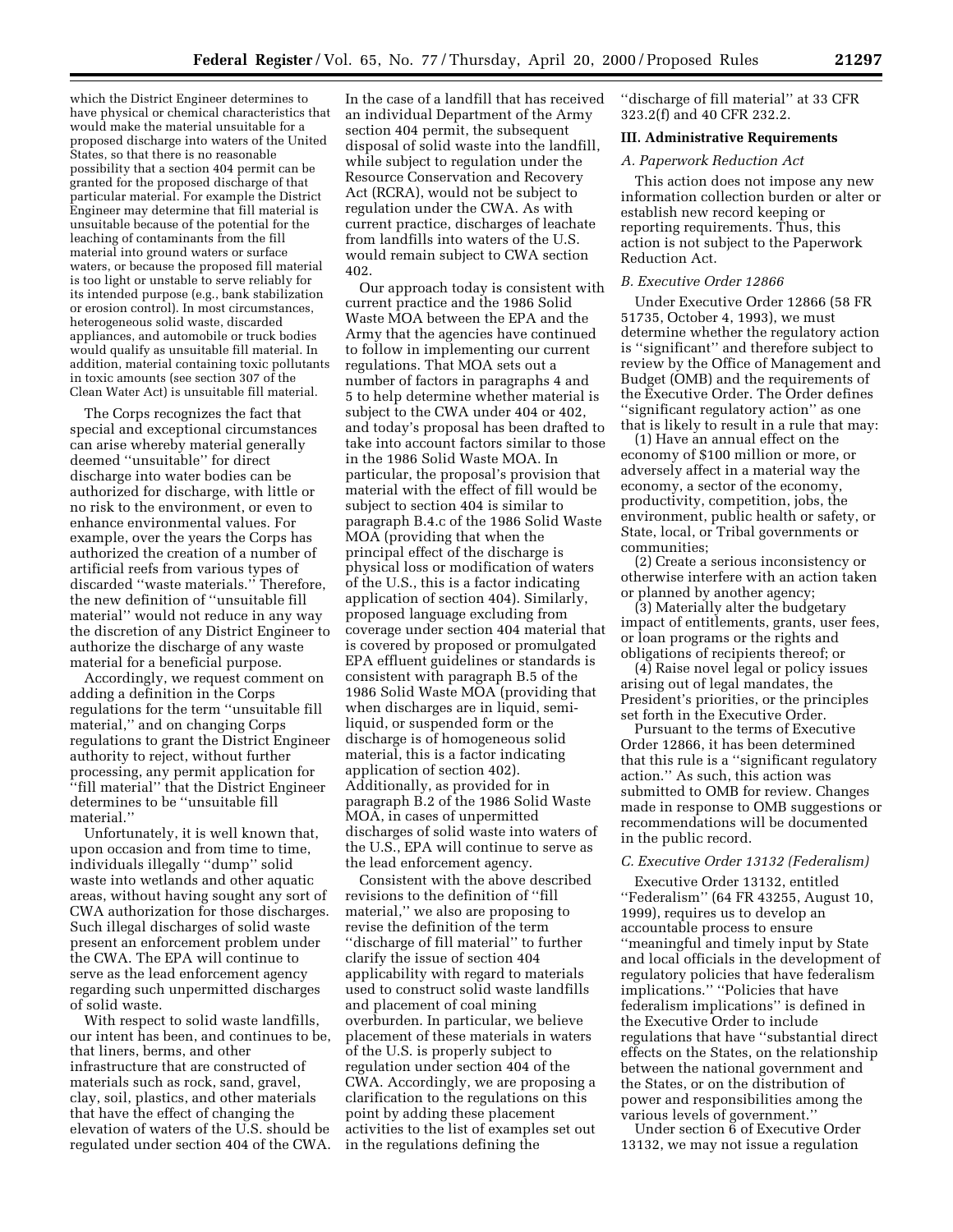that has federalism implications, that imposes substantial direct compliance costs, and that is not required by statute, unless the Federal government provides the funds necessary to pay the direct compliance costs incurred by State and local governments, or we consult with State and local officials early in the process of developing the proposed regulation. We also may not issue a regulation that has federalism implications and that preempts State law, unless the Agency consults with State and local officials early in the process of developing the proposed regulation.

This proposed rule does not have federalism implications. It will not have substantial direct effects on the States, on the relationship between the national government and the States, or on the distribution of power and responsibilities among the various levels of government, as specified in Executive Order 13132. Currently, under the CWA, any discharge of pollutants into waters of the U.S. requires a permit. Today's proposal relates solely to whether a particular discharge is appropriately authorized under section 402 or section 404 of the Act. Moreover, the proposed allocation of authority between these programs is consistent with existing agency practice. Thus, the requirements of section 6 of the Executive Order do not apply to this rule.

# *D. Regulatory Flexibility Act (RFA) as Amended by the Small Business Regulatory Enforcement Fairness Act of 1996 (SBREFA), 5 U.S.C. 601 et seq.*

The RFA generally requires an agency to prepare a regulatory flexibility analysis of any rule subject to notice and comment rulemaking requirements under the Administrative Procedure Act or any other statute unless the agency certifies that the rule will not have a significant economic impact on a substantial number of small entities. Small entities include small businesses, small organizations and small governmental jurisdictions.

The proposed rule does not impose any new requirements. Currently, under the CWA, any discharge of pollutants into waters of the U.S. requires a permit. Today's proposal relates solely to whether a particular discharge is appropriately authorized under section 402 or section 404 of the Act. Moreover, the proposed allocation of authority between these programs is consistent with existing agency practice. After considering the economic impacts of today's proposed rule on small entities, we certify that this action will not have

a significant economic impact on a substantial number of small entities.

# *E. Unfunded Mandates Reform Act*

Title II of the Unfunded Mandates Reform Act of 1995 (UMRA), Public Law 104–4, establishes requirements for Federal agencies to assess the effects of their regulatory actions on State, local, and Tribal governments and the private sector. Under section 202 of the UMRA, EPA generally must prepare a written statement, including a cost-benefit analysis, for proposed and final rules with ''Federal mandates'' that may result in expenditures to State, local, and Tribal governments, in the aggregate, or to the private sector, of \$100 million or more in any one year. Before promulgating an EPA rule for which a written statement is needed, section 205 of the UMRA generally requires EPA to identify and consider a reasonable number of regulatory alternatives and adopt the least costly, most cost-effective or least burdensome alternative that achieves the objectives of the rule. The provisions of section 205 do not apply when they are inconsistent with applicable law. Moreover, section 205 allows EPA to adopt an alternative other than the least costly, most cost-effective or least burdensome alternative if the Administrator publishes with the final rule an explanation why that alternative was not adopted. Before EPA establishes any regulatory requirements that may significantly or uniquely affect small governments, including Tribal governments, it must have developed under section 203 of the UMRA a small government agency plan. The plan must provide for notifying potentially affected small governments, enabling officials of affected small governments to have meaningful and timely input in the development of EPA regulatory proposals with significant Federal intergovernmental mandates, and informing, educating, and advising small governments on compliance with the regulatory requirements.

We have determined that this rule does not contain a Federal mandate that may result in expenditures of \$100 million or more for State, local, and Tribal governments, in the aggregate, or the private sector in any one year. The proposed rule does not impose any new requirements. Currently, under the CWA, any discharge of pollutants into waters of the U.S. requires a permit. Today's proposal relates solely to whether a particular discharge is appropriately authorized under section 402 or section 404 of the Act. Moreover, the proposed allocation of authority between these programs is consistent

with existing agency practice. Thus, today's rule is not subject to the requirements of sections 202 and 205 of the UMRA. For the same reasons, we have determined that this rule contains no regulatory requirements that might significantly or uniquely affect small governments. Thus, today's rule is not subject to the requirements of section 203 of UMRA.

#### *F. National Technology Transfer and Advancement Act*

Section 12(d) of the National Technology Transfer and Advancement Act of 1995 (the NTTAA), Public Law 104–113, section 12(d) (15 U.S.C. 272 note), directs us to use voluntary consensus standards in our regulatory activities unless to do so would be inconsistent with applicable law or otherwise impractical. Voluntary consensus standards are technical standards (e.g., materials specifications, test methods, sampling procedures, and business practices etc.) that are adopted by one or more voluntary consensus standards bodies. The NTTAA directs us to provide Congress, through OMB, explanations when we decide not to use available and applicable voluntary consensus standards.

As part of a larger effort, EPA is undertaking a project to cross-reference existing voluntary consensus standards in testing, sampling, and analysis, with current and future EPA test methods. When completed, EPA will use this project to assist in identifying potentially applicable voluntary consensus standards that can then be evaluated for equivalency and applicability in determining compliance with future EPA regulations.

This proposed rulemaking does not involve technical standards. Therefore, we are not considering the use of any voluntary consensus standards. We welcome comments on this aspect of the proposed rulemaking and specifically, invite the public to identify any potentially applicable voluntary consensus standards and to explain why such standards should be used in this regulation.

#### *G. Executive Order 13045*

Executive Order 13045, entitled Protection of Children From Environmental Health Risks and Safety Risks (62 FR 19885, April 23, 1997), applies to any rule that we determine (1) is economically significant as defined under Executive Order 12866, and (2) concerns an environmental health or safety risk that we believe may have a disproportionate effect on children. If the regulatory action meets both criteria, we must evaluate the environmental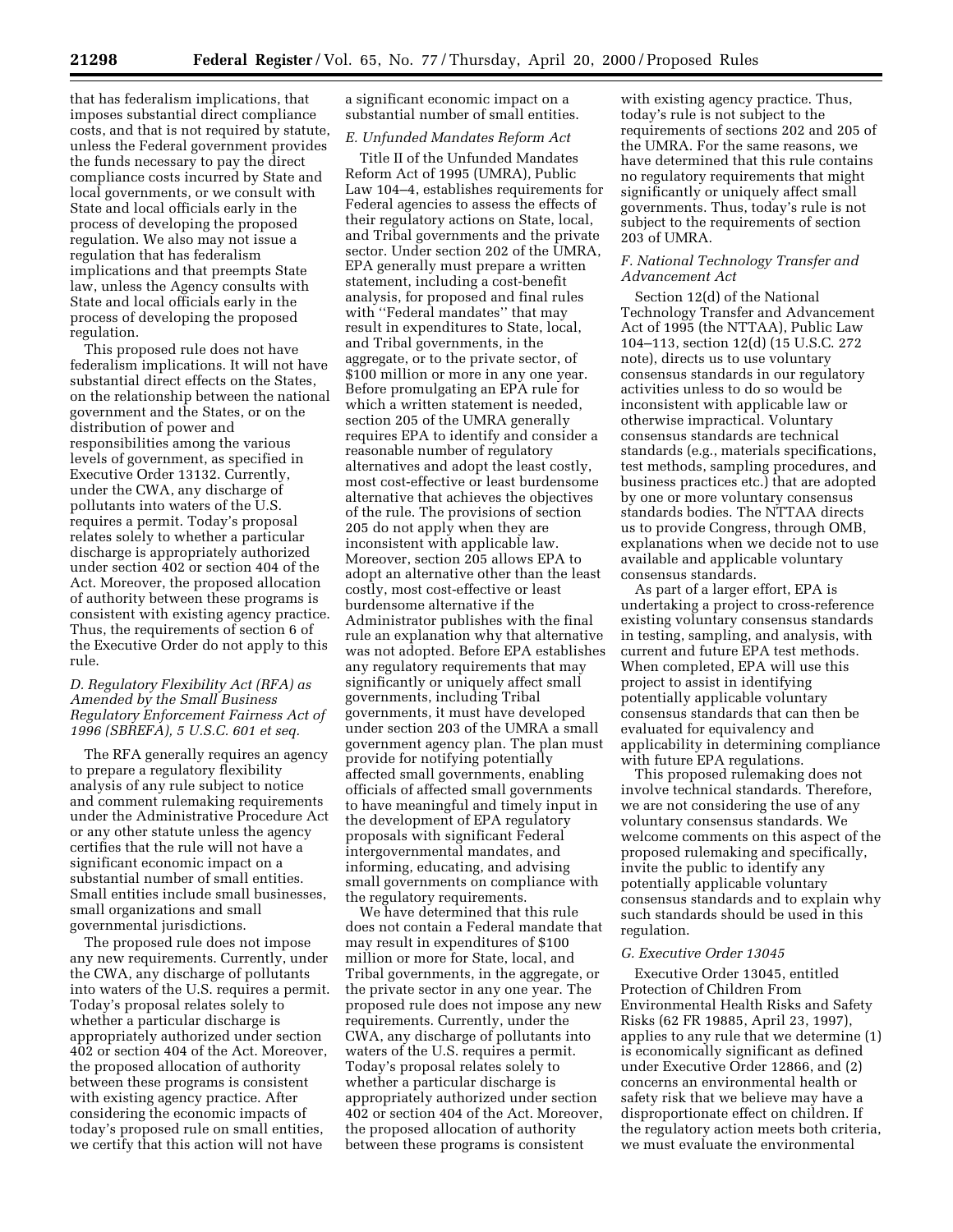health or safety effects of the planned rule on children and explain why the planned regulation is preferable to other potentially effective and reasonably feasible alternatives that we considered.

This regulation is not subject to Executive Order 13045 because, as previously discussed, it does not constitute an economically significant regulatory action as defined by Executive Order 12866. Furthermore, it does not concern an environmental health or safety risk that we have reason to believe may have a disproportionate effect on children.

# *H. Executive Order 13084*

Under Executive Order 13084, we may not issue a regulation that is not required by statute, that significantly or uniquely affects the communities of Indian Tribal governments, and that imposes substantial direct compliance costs on those communities, unless the Federal government provides the funds necessary to pay the direct compliance cost incurred by the Tribal governments, or we consult with those governments. If we comply by consulting, Executive Order 13084 requires us to provide OMB, in a separately identified section of the preamble to the rule, a description of the extent of our prior consultation with representatives of affected Tribal governments, a summary of the nature of their concerns, and a statement supporting the need to issue the regulation. In addition, Executive Order 13084 requires us to develop an effective process permitting elected officials and other representatives of Indian Tribal governments ''to provide meaningful and timely input in the development of regulatory policies on matters that significantly or uniquely affect their communities.''

Today's rule does not significantly or uniquely affect the communities of Indian Tribal governments, nor does it impose significant compliance costs on them. Today's proposal relates solely to whether a particular discharge is appropriately authorized under section 402 or section 404 of the Clean Water Act. Moreover, the proposed allocation

of authority between these programs is consistent with existing agency practice. Accordingly, the requirements of section 3(b) of Executive Order 13084 do not apply to this rule.

#### *I. Environmental Documentation*

As required by the National Environmental Policy Act (NEPA), the Corps prepares appropriate environmental documentation for its activities affecting the quality of the human environment. The Corps has made a preliminary determination that today's proposed rule does not constitute a major Federal action significantly affecting the quality of the human environment, and thus does not require the preparation of an Environmental Impact Statement (EIS). Among the reasons for this conclusion is the fact that the Corps prepares appropriate NEPA documents, when required, covering specific permit situations. The implementation of the procedures prescribed in this proposed regulation would not authorize anyone (e.g., any landowner or permit applicant) to perform any work involving regulated activities in waters of the U.S. without first seeking and obtaining an appropriate permit authorization from the Corps. In addition, this proposed regulation merely revises and clarifies the Corps' and EPA's respective definitions of the terms ''fill material'' and ''discharge of fill material'' to allow more objective determinations, and is consistent with current practice. Accordingly, the Corps expects to prepare an environmental assessment (EA) for the rule.

#### **List of Subjects**

*33 CFR Part 323*

Water pollution control, Waterways.

# *40 CFR Part 232*

Environmental protection, Intergovernmental relations, Water pollution control.

#### **Corps of Engineers**

*33 CFR Chapter II*

Accordingly, as set forth in the preamble 33 CFR part 323 is proposed to be amended as set forth below:

#### **PART 323—[AMENDED]**

1. The authority citation for part 323 continues to read as follows:

#### **Authority:** 33 U.S.C. 1344.

2. Amend § 323.2 as follows:

a. Paragraph (e) is revised.

b. In paragraph (f), in the second sentence, add the words ''placement of *fill material* for construction or maintenance of liners, berms, and other infrastructure associated with solid waste landfills; placement of coal mining overburden;'', after the words ''utility lines;''.

The revision reads as follows:

# **§ 323.2 Definitions.**

\* \* \* \* \* (e)(1) Except as specified in paragraph (e)(2) of this section, the term *fill material* means material (including but not limited to rock, sand, and earth) that has the effect of:

(i) Replacing any portion of a water of the United States with dry land; or

(ii) Changing the bottom elevation of any portion of a water of the United States.

(2) The term *fill material* does not include discharges covered by proposed or final effluent limitations guidelines and standards under sections 301, 304 or section 306 of the Clean Water Act (see generally, 40 CFR part 401), or discharges covered by an NPDES permit issued under section 402 of the Clean Water Act.

\* \* \* \* \*

Dated: April 17, 2000.

# **Joseph W. Westphal,**

*Assistant Secretary of the Army (Civil Works), Department of the Army.*

#### **Environmental Protection Agency**

#### 40 CFR Chapter I

Accordingly, as set forth in the preamble 40 CFR part 232 is proposed to be amended as set forth below: